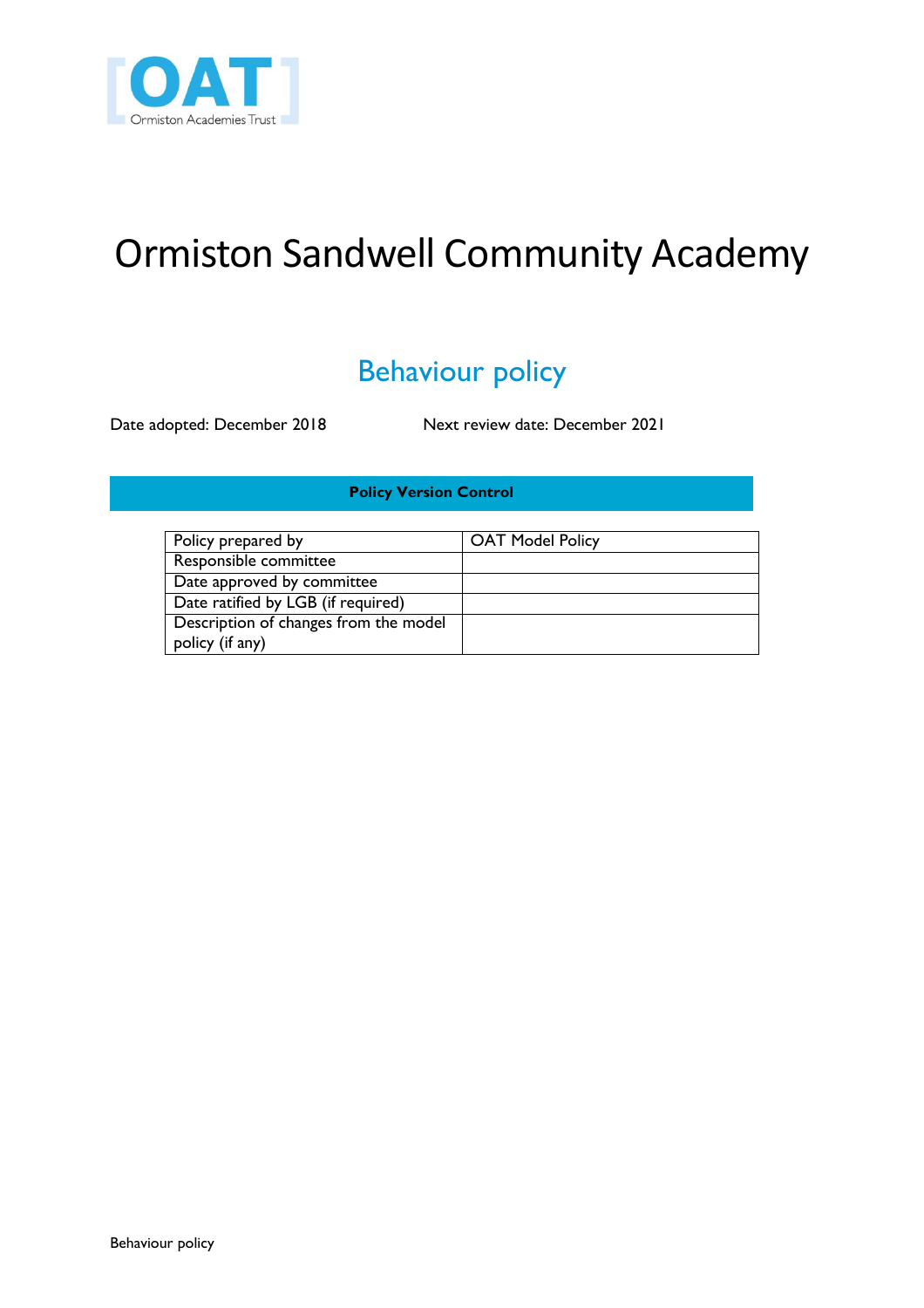

### Ormiston Academies Trust

## Ormiston Sandwell Community Academy Behaviour policy

| Policy type            | Statutory                            |
|------------------------|--------------------------------------|
| Author                 | Sarah Bloomer - Head of Safeguarding |
| Approved by            | Paula Arrowsmith, November 2018      |
| Release date           | December 2018                        |
| Next release date      | December 2021                        |
| Description of changes | No changes                           |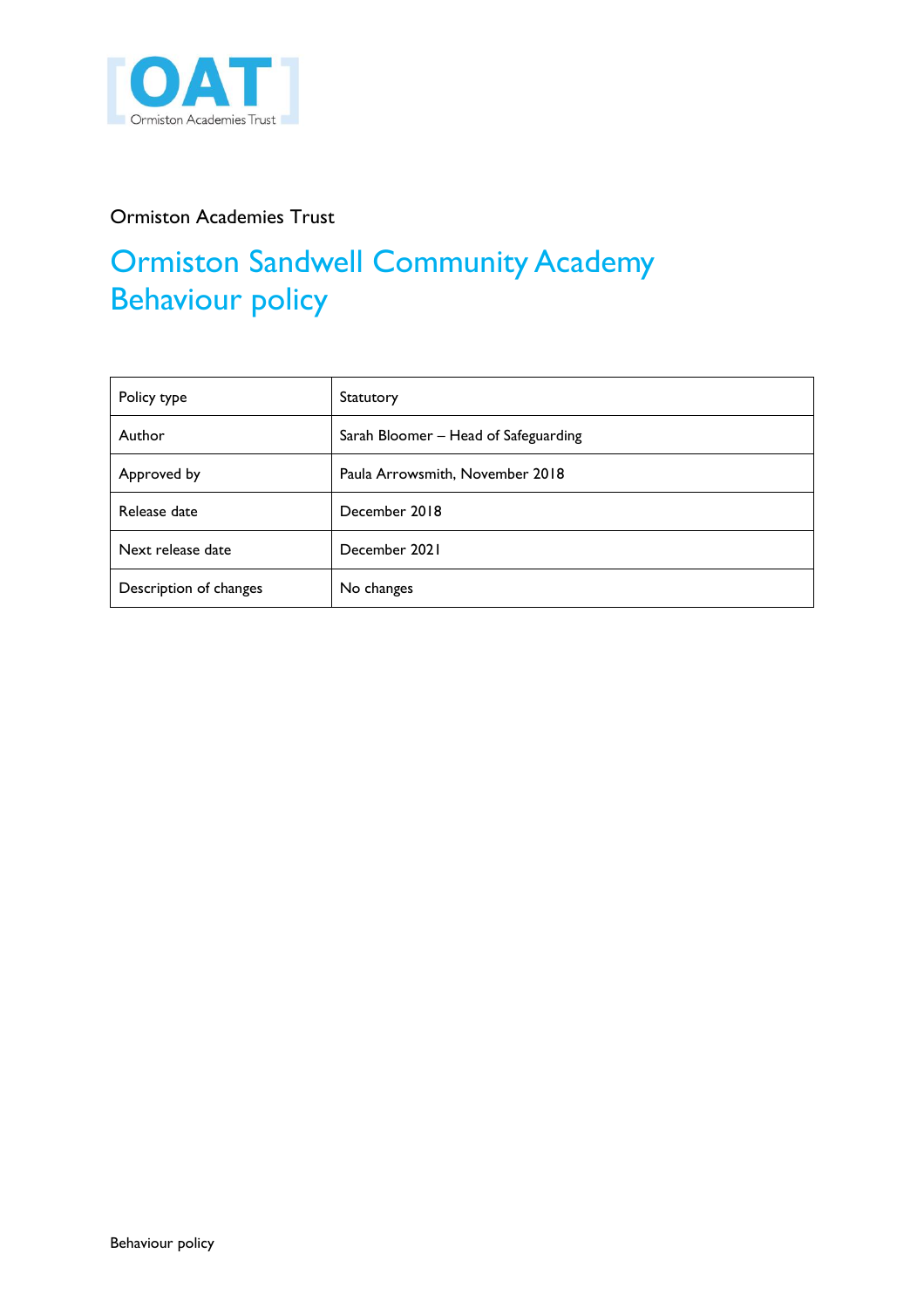

## Policy statement and principles

We are dedicated to ensuring that our academy environment supports learning and the wellbeing of students and staff through a strong sense of community cohesion. Cooperation, support, and respect are the foundations of our community and we work hard to provide a safe academy where students feel included in every aspect of academy life and comfortable to voice their opinions.

Exploring social issues would include British values of tolerance, respect, law and democracy, as well as appreciating diverse points of view with House Council, voting, PSHE/L4S, visits from local councellors and MPs, visits to Parliament. We use the PSHE curriculum to promote this.

We promote the rule of law, with a clear and concise behaviour policy, which underpins the values of British culture and society. Students are encouraged to support staff and the academy, through SALT (Student Academy Leadership Team).

Cultural education will enable students to understand, accept, respect and celebrate diversity, promoting individual liberty and this is underpinned through a safe a secure environment. The Academy mission statement identifies the importance of mutual respect and this is delivered through weekly assemblies, L4S sessions, class debates and the curriculum.

Tolerance is promoted through weekly assemblies, L4S sessions, the formal curriculum and informal curriculum. A balanced education diet allows students to deepen their knowledge of their own faiths and the faiths of others. The use of guest speakers and celebrations of cultural foods and festival is encouraged by the academy and its' staff.

This policy outlines what we expect from all our students in terms of their behaviour, and the sanctions that will be enforced if this policy is not adhered to. It extends to all members of our academy community. Good behaviour and self-discipline have strong links to effective learning, and are vital for students to carry with them both during and after their academy years.

We believe that all students should be aware of the standards of behaviour that are expected of them, and take responsibility for promoting these standards. We hope that by encouraging positive behaviour patterns we can promote good relationships throughout the academy built on trust and understanding, and that through the use of this policy we can support all of our students in developing a high level of social awareness. Our aim is to ensure that all our students leave the academy with the key skills they need to continue to progress to the best of their ability in all areas of life.

Students and staff are all aware of our expectations with respect to Behaviour for Learning and posters in every classroom and on corridors provide reminders and give more detail demonstrating that students should:

- be **O**rganised
- **S**how respect
- **C**hallenge themselves and support others
- pay **A**ttention

In addition to these expectations relating to behaviour for learning, further generic expectations can be found in appendix A at the end of this policy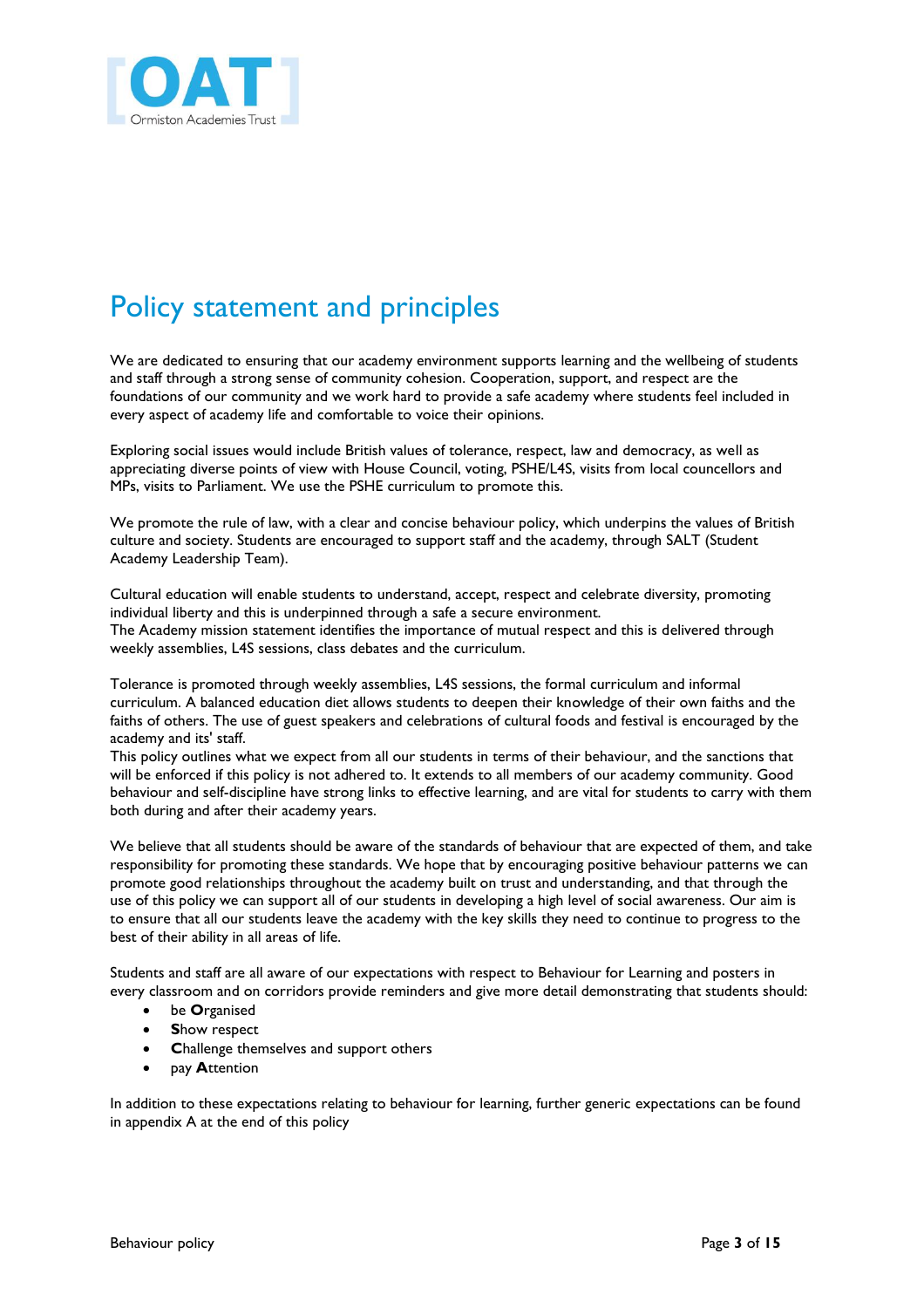

## **Definition**

Behaviour for learning refers to the system in school which creates a positive atmosphere, allowing students to develop and learn. This is achieved through establishing an environment in which everyone is supported and a sense of belongingment is created. Behaviour for learning is centred round establishing positive and motivating relationships with others, being self-reflective and self-managing and engaging with the curriculum.

This policy is consistent with all other policies adopted by OAT / the academy and is written in line with current legislation and guidance.

The phrase 'behaviour for learning' conceptualises the following three relationships experienced by a pupil:

- Their relationship with themselves, e.g. their self-confidence as a learner
- Their relationship with others, e.g. how they socially interact
- Their relationship with the curriculum, e.g. how best they learn

In order to foster a positive learning environment in name o these relationships must be developed and supported.

Most social, emotional and behavioural skills are learned, with behaviour for learning being a theoretical approach to the learning experience.

Rather than focussing on unwanted behaviours, the behaviour for learning approach puts value on positive behaviours, which enable and maximise learning.

This approach helps pupils understand the behavioural skills they need, what the teacher wants them to do, and why this will help them to learn.

### **Complaints**

All complaints are dealt with under the OAT Complaints Policy.

Complaints should be made in writing and will follow the OAT complaint procedures and set timescales. The handling of complaints may be delegated to an appropriate person.

The outcome of the complaint will be communicated in writing.

### Monitoring and review

This policy will be reviewed annually or in the following circumstances:

- **EXEC** changes in legislation and / or government guidance
- as a result of any other significant change or event
- **i** in the event that the policy is determined not to be effective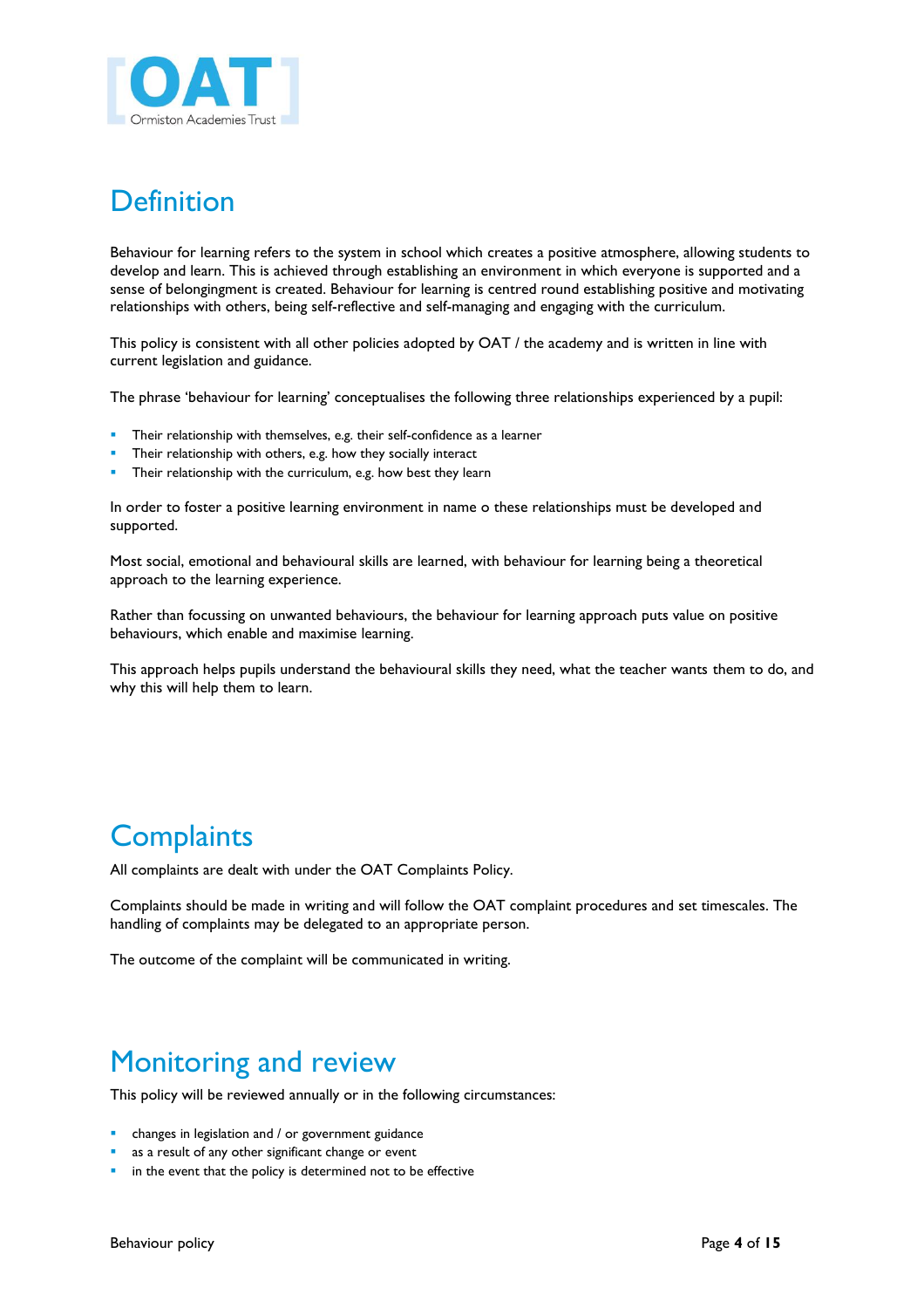

If there are urgent concerns these should be raised to the Senior Vice Principal, Mr Andy Morgan, in the first instance for him to determine whether a review of the policy is required in advance of the review date.

## Roles and responsibilities

### Students

The academy expects all of its students to show respect to one another, to academy staff, and anyone else that they may meet. Incidents of bullying, denigration, or bringing intentional harm to other students or staff will not be tolerated.

Students are ambassadors of our academy even when off academy premises, and we expect them to act accordingly. They are expected to obey academy rules, listen, follow instructions by staff, and accept and learn from any sanctions that they receive. This extends to any arrangements put in place to support their behaviour, such as pastoral support programmes or parenting contracts.

Academy work and homework should be well presented, completed to a high standard, and handed in on time. Failure to hand in work on time will lead to disciplinary sanctions. If students are struggling to meet the requirements of their workload for any reason, they should discuss this with their tutor who will work with them to draw up a support plan. The academy asks that students carefully read and then sign the homeacademy agreement to show that they have understood what is expected of them and acknowledge the responsibility that they have for their own behaviour.

#### Students will:

- Abide by the Home-Academy Agreement and the Academy's Behaviour for Learning Policy at all times.
- Act as positive ambassadors and representatives OSCA through their exemplary behaviour.
- Be polite and respectful of others in the surrounding community.
- **Work to the best of their ability and effort at all times, whilst allowing other pupils to do the same.**
- **Cooperate with other pupils and members of staff in order to create a positive learning environment.**
- Be ready to learn by ensuring regular attendance to all lessons and arriving at Academy with the correct equipment.
- Correctly present themselves in name of Academy's uniform, in accordance with the Academy's Uniform Policy.
- Respect and value the environment and their surroundings, as well as each other.
- Not act in a manner which is disruptive to the learning of others.
- **Under no circumstances put the health and safety of others at risk.**

#### Academy

The academy understands that the first step to modelling good behaviour is to lead by example, which means that all staff, volunteers, and anyone else who comes to the academy must act responsibly and professionally, and will never denigrate students or colleagues. We work hard to ensure that discipline is consistent across the academy so that behaviour boundaries and sanctions are clear to all and are applied fairly, proportionately, and without discrimination, taking into account special educational needs and disabilities as well as the additional challenges that some vulnerable students may face.

Staff are trained to deal with behavioural strategies as part of their continual professional development, and are well informed of the extent of their disciplinary authority.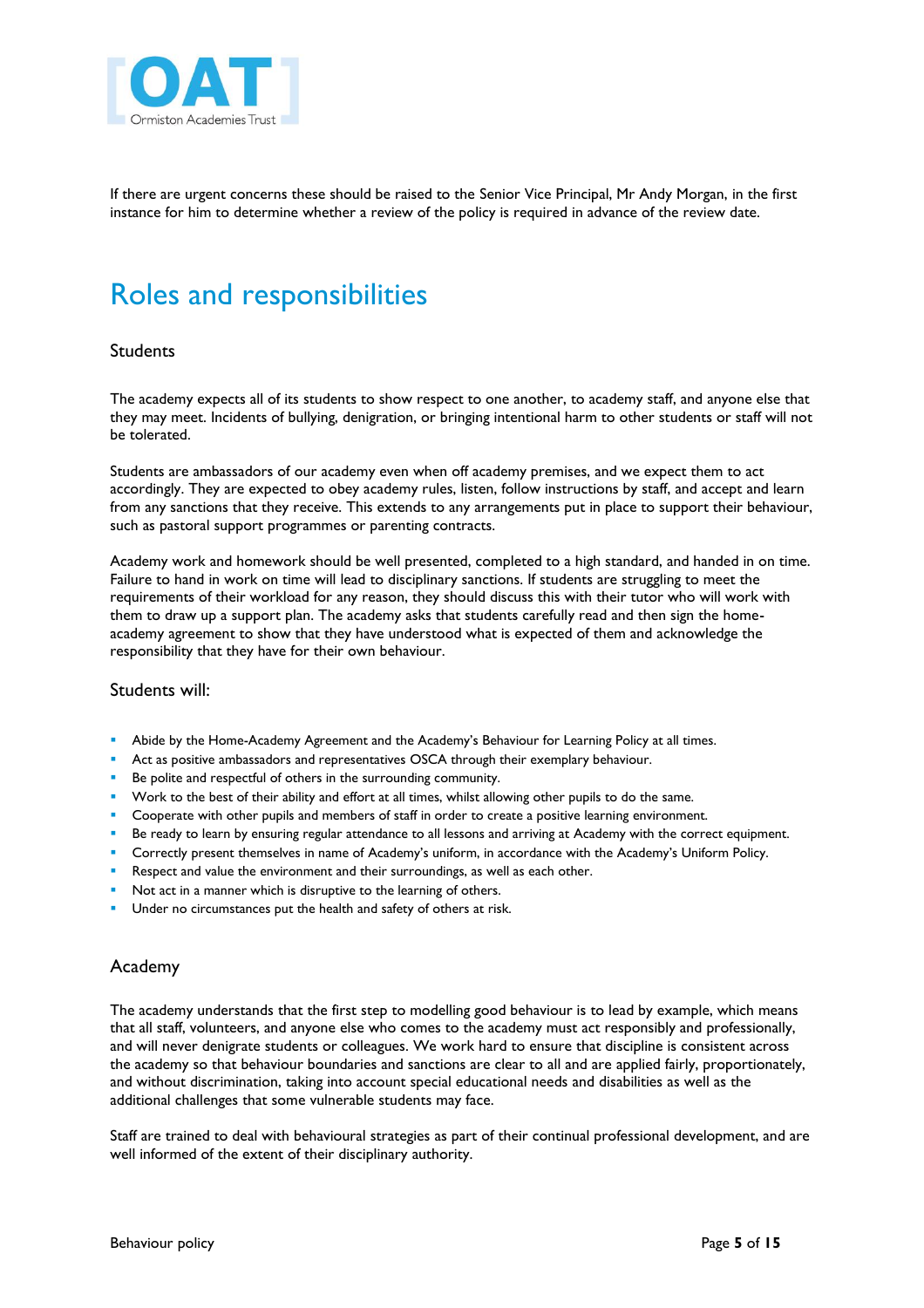

We work with parents to understand their children and their behaviour and believe that in conjunction with behaviour boundaries and sanctions, good support systems, praise, and rewards for good behaviour are an important part of building an effective learning community.

The academy will report behaviour, good or bad, to parents regularly. We encourage parents to communicate with the academy if they have a concern about their child's behaviour, and we will do as much as is possible to support parents as and when they need it. We promote good behaviour within the academy curriculum and reminders of academy rules and expected standards of behaviour are up on walls in classrooms and situated around the academy.

Staff are a constant presence around the academy, before and after the academy day, in-between classes, during breaks in the academy day, and at lunch times, to check that students are using the academy grounds respectfully and behaving appropriately.

The academy will take all reasonable measures to ensure the safety and wellbeing of all students and staff and this includes protection from bullying. We aim to combat bullying and other harmful behaviour using, amongst others, preventative strategies through the active development of students' social, emotional and behavioural skills.

#### Staff members will:

- Implement the Academy's Behaviour for Learning Policy at all times.
- Maintain a positive and well-managed learning environment.
- Be positive ambassadors of the Academy at all times, through their professional behaviour and conduct.
- **Use the Academy's reward system and hierarchy of sanctions to promote good behaviour.**
- **Use the rules and consequences outlined in this policy clearly and consistently.**
- Treat all pupils fairly and equally, seeking to raise their self-esteem and develop to their full potential.
- Undertake comprehensive planning to provide challenging, interesting and relevant lessons, which are appropriate to the age, ability and individual needs of pupils.
- Record all behavioural events, both positive and negative, on the Academy's management information system, by following the correct reporting procedure.
- Raise any concerns regarding pupils' behaviour with the relevant Head of House if appropriate following initial consultation with their Curriculum Leader
- Take the necessary steps to effectively manage pupil behaviour, such as placing pupils on report where appropriate.
- Support other members of staff with behavioural issues involving individual pupils or groups of pupils.
- Liaise with other members of staff and the senior leadership team (SLT) in order to implement effective behaviour management.
- Organise detentions where appropriate.
- Intervene promptly when they encounter poor behaviour or unexplained absence.
- **Immediately contact the Senior Leader (Pastoral and Transition) or the Senior Vice Principal when there has been a** serious breach of the Academy's Code of Conduct.
- **Contact parents/carers regarding their child's behaviour where necessary.**
- Continuously keep parents/carers informed of any behavioural management issues concerning their child.
- Act in accordance with the Academy's Exclusion Policy when dealing with more serious breaches of Academy conduct.
- **Monitor the attitude, effort and quality of the pupils' work.**
- Ensure that all records are kept up-to-date, such as the pastoral register and racist incident log.
- Consistently develop their understanding of behaviour for learning and relevant techniques as part of their CPD.

#### **Parents**

Parents play a big part in ensuring that their children are responsible for their own behaviour in academy. We ask that parents sign the home-academy agreement to indicate that they will respect and support the academy's behaviour policy and the authority of academy staff. Building academy life into a natural routine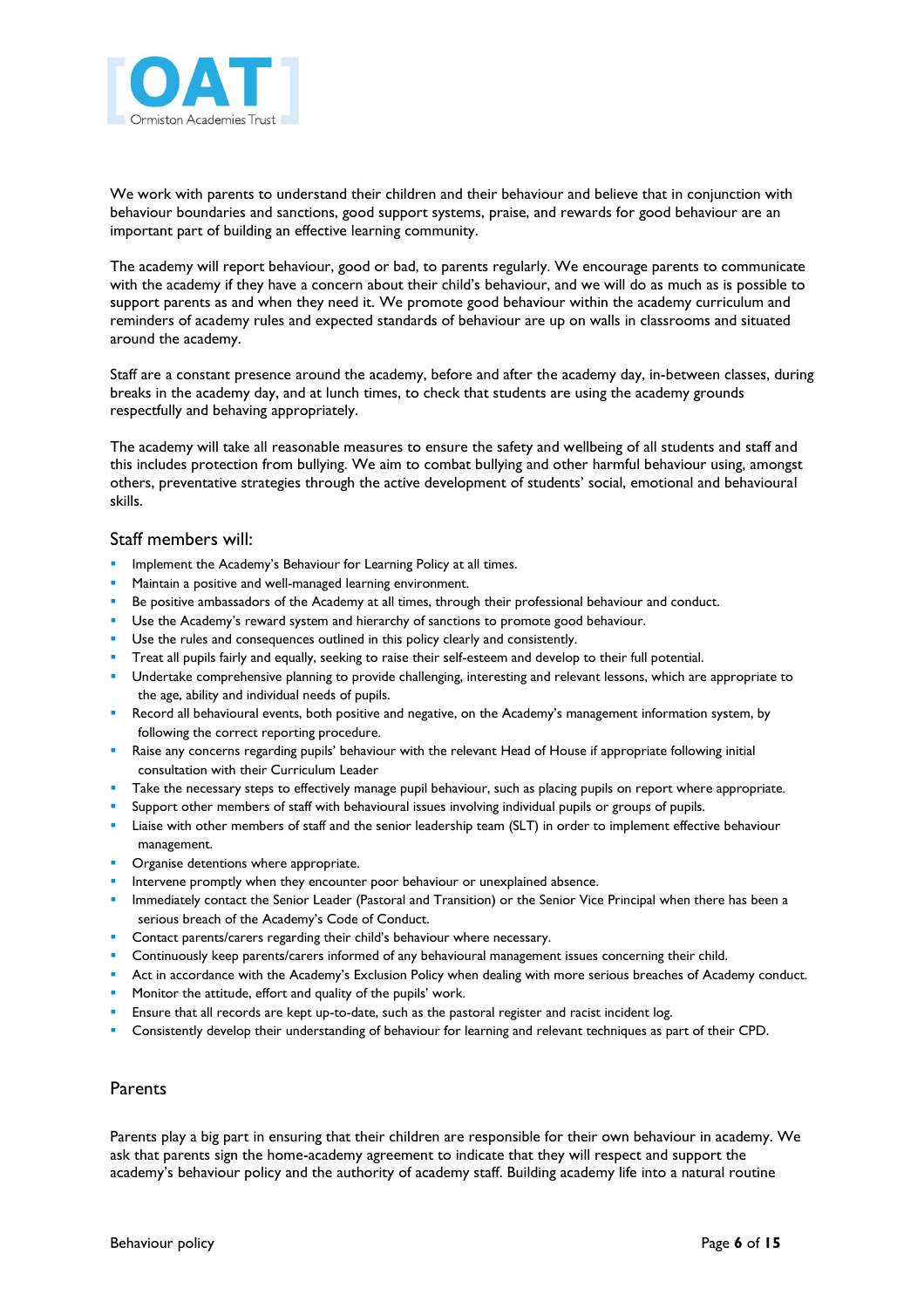

ensuring that your child is at academy on time, appropriately dressed, rested, and equipped will encourage your child to adhere to academy rules and procedures.

We ask parents to work with the academy in support of their child's learning, which includes informing the academy of any special education needs or personal factors that may result in their child displaying unexpected behaviour. We ask that parents be prepared to attend meetings at the academy with staff or the principal to discuss their child's behaviour and to adhere to any parenting contracts put in place.

In the case of exclusions, we ask that parents provide appropriate supervision for their child during the time that they are excluded from the academy and, if invited, to attend a reintegration interview at the academy with their child.

#### Parents/Carers will:

- Abide by the Home-Academy Agreement, ensuring the attendance and punctuality of their child, as well as reporting any absences.
- Encourage good behaviour and for their child to be an ambassador of the Academy at all times, in line with the Behaviour for Learning Policy, by reinforcing Academy rules.
- Share any concerns they have regarding their child's education, welfare, behaviour and life at name of Academy with the pupil's classroom teacher or SLT.
- Support their child's independent learning.
- Support the Academy's decisions in relation to behavioural issues, whilst having the right to question name of Academy's decisions regarding their child's behaviour.
- Ensure that their child correctly presents themselves as a pupil of name of Academy, in accordance with the Academy's Uniform Policy.

### Academy behaviour

Academy rules that apply at all times to all members of the academy community are detailed below. All of these rules also apply when travelling to and from the academy.

- Always be on time
- Keep your appearance smart and tidy
- Wear regulatory academy uniform at all times to and from academy
- Rude, derogatory, racist or defamatory language will not be tolerated
- Be considerate of your peers and the extended community
- Do not run through hallways and corridors
- Do not shout out during lessons, or shout to one another in hallways, or when in public places
- Be polite and respectful at all times
- **Respect and look after the academy premises and environment, both on the academy site and outside**
- Do not litter or not vandalise academy property in any way
- Unauthorised absence from academy will not be tolerated
- Health and safety equipment is only for use in emergency situations and should not be tampered with under any circumstances
- **Disobeying staff will not be tolerated**
- **Under no circumstances will illegal or inappropriate items be brought into academy**
- Gambling is not allowed on academy property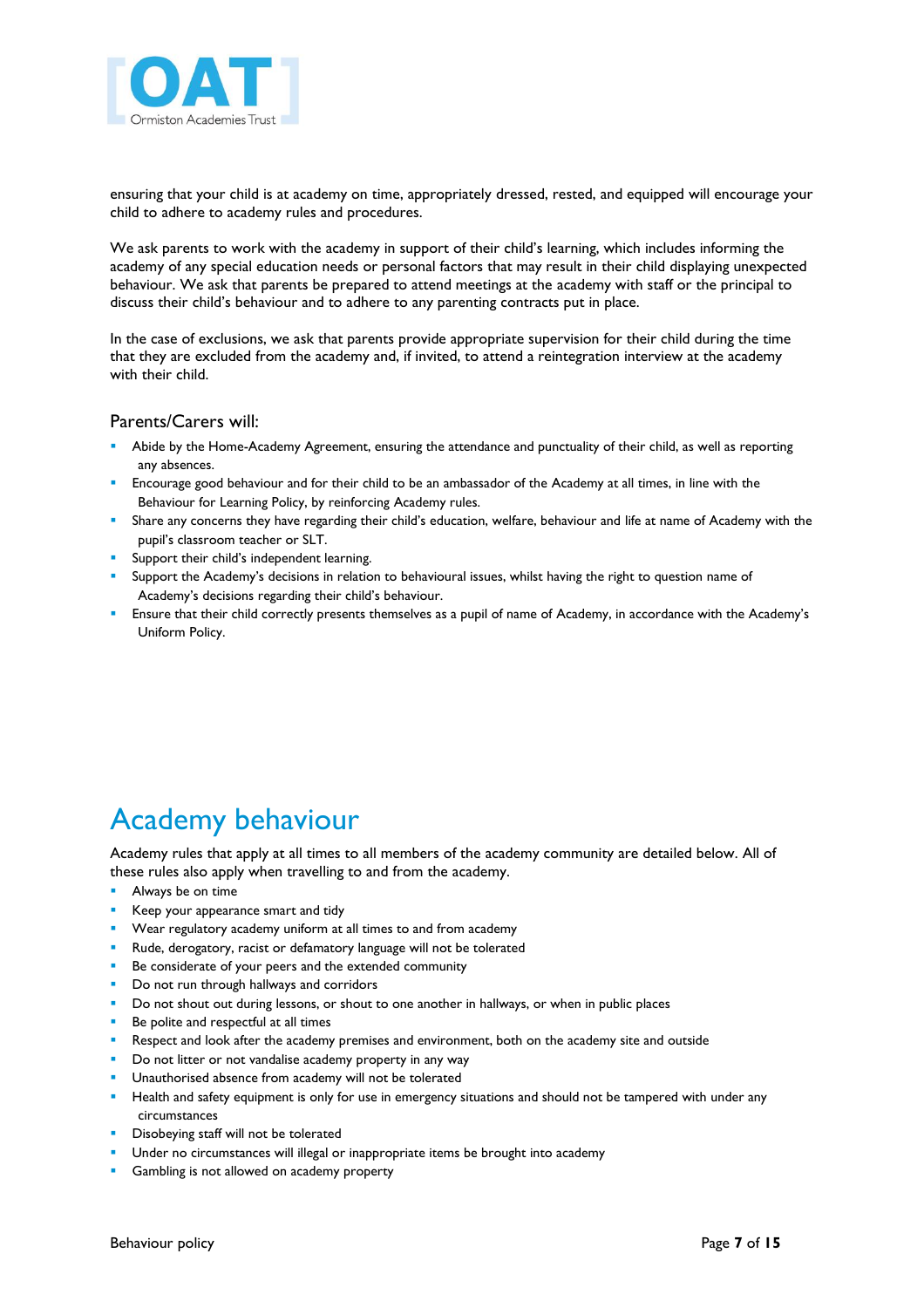

The following items are not allowed in the academy under any circumstances:

- **Alcohol and drugs**
- Cigarettes, matches, and lighters
- **Chewing gum**
- **Carbonated or Energy drinks**
- **Weapons of any kind**
- Material that is inappropriate or illegal for children to have; such as racist, radical / extremist or pornographic material
- **Caps**

## Classroom behaviour

All students must show manners to both teachers and peers. All students must represent the academy with pride. All students to wear correct uniform All students to be equipped for learning All students to sit according to seating plan All students to follow instructions of the teacher All students to respect each other All students should behave at all times Students should be courteous and kind. Students must not engage in any form of bullying

- A set of the Academy expectations will be clearly displayed in each classroom.
- **Dealing with behavioural problems is primarily the responsibility of teaching staff.**
- **Teaching staff will use seating plans and a range of de-escalation techniques to encourage good behaviour and create an** effective learning environment.
- Praise will be used to set high expectations at the start of the lesson, in conjunction with non-verbal cues and private corrections in order to focus pupils on learning.
- **Lessons will be structured and have a focussed framework, in order to allow pupils to understand what is being taught** and how it links to what they already know.
- All staff members will support pupils' emotional wellbeing and welfare within the learning environment by encouraging pupils to develop effective social relationships.
- When a pupil acts in a disruptive manner or ignores instructions given by a staff member, the following three steps will be taken:
	- Reminder the pupil is reminded of their expectations
	- Restorative detention the staff member informs the pupil of the consequences of their disruptive behaviour, such as issuing a warning of a detention
	- Removal if the pupil's behaviour persists, the staff member will move the pupil from where they are sat in the classroom, or remove the pupil from the class, in order to avoid affecting the learning experience of other pupils using 'on call' if necessary.
- Staff members will remind pupils that at each stage of the process they have the opportunity to amend their behaviour, rather than escalate it.
- **De-escalation techniques will be used at all times.**
- Where poor behaviour continues and intervention is necessary, a three-stage progressive intervention process will be followed:
	- Stage 1 the classroom teacher will manage behaviour strategies, sanctions and the three step process outlined above.
	- Stage 2 if poor behaviour persists, Curriculum Leaders and/or pastoral staff will become involved in managing the behavioural incident.
	- Stage 3 serious breaches of conduct and persistent offenders will be dealt with by the Senior Vice Principal or Senior Leader (Pastoral and Transition).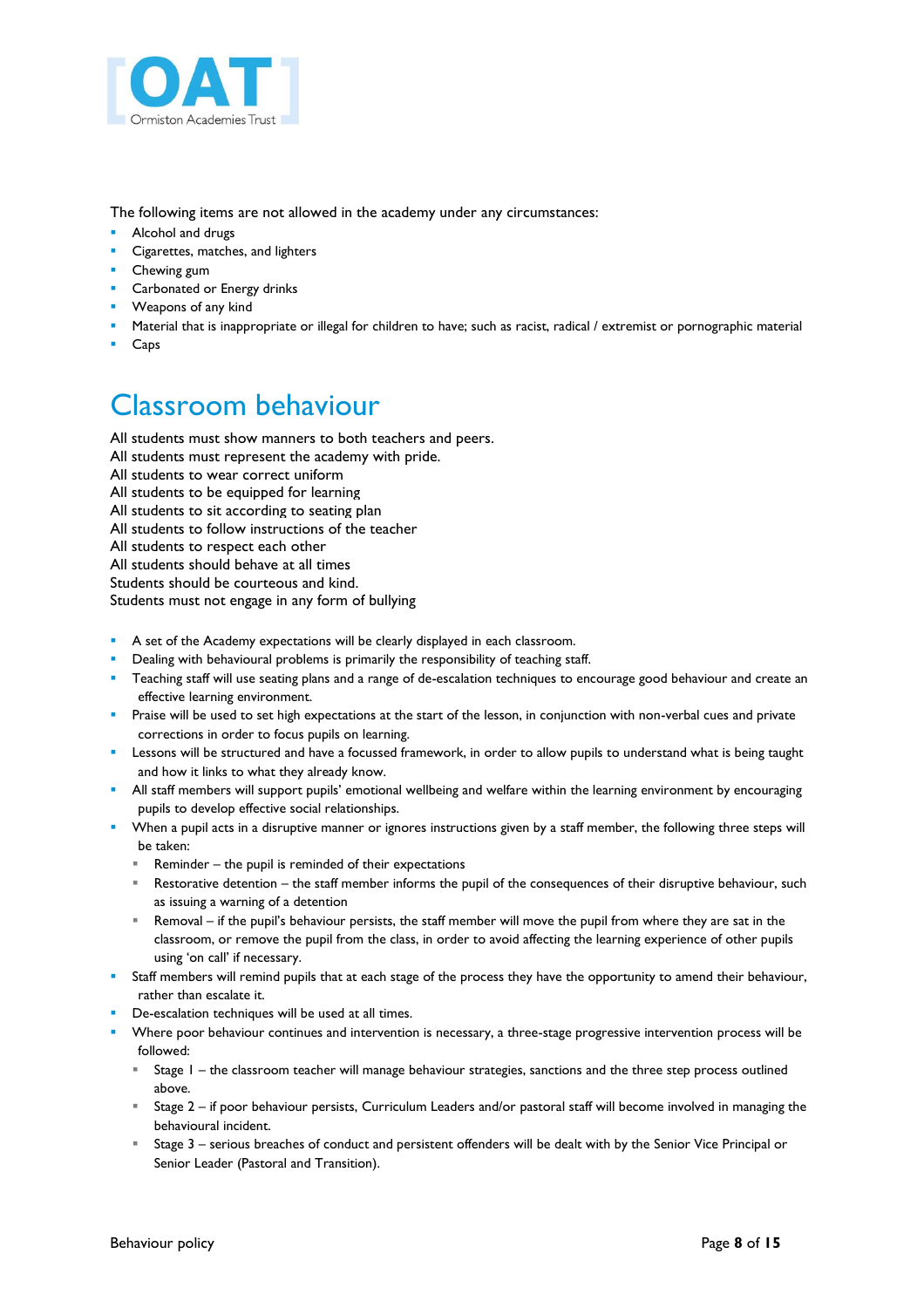

- The overall aim of the structure of lessons is to actively engage pupils and to develop their learning skills systematically so that their learning becomes increasingly independent.
- Whilst using the Academy corridors and surrounding area of the Academy building, pupils will act in a responsible and respectful manner, as would be expected in a classroom.

### **Attendance**

Regular attendance at the academy is required by law, and we take attendance very seriously

A register is taken at the start of each lesson. Disciplinary action will be taken against any students who are discovered to be truanting or are repeatedly late.

Parents or carers will be contacted to discuss possible reasons for attendance issues and any support systems that could help. More information can be found in the academy's attendance policy.

[http://www.ormistonsandwell.org.uk/docs/Policies\\_2018/Attendance\\_policy.pdf](http://www.ormistonsandwell.org.uk/docs/Policies_2018/Attendance_policy.pdf)

## Uniform and appearance

Effective teaching and learning needs proper organisation, and this starts with a smart and tidy appearance which helps to instill discipline and pride in appearance in students, and reduces the risk of distraction in lessons.

The standard uniform is as identified on the academy website. Please use link below

<http://www.ormistonsandwell.org.uk/Parents/School-Uniform/>

The academy uniform should be worn by all students in year 7 through to year 11. Students who come in to the academy not wearing the correct academy uniform may be sent home to change or will be housed in our Independent Study Room (ISR).

| <b>Boys</b>                                   | Girls                                         |
|-----------------------------------------------|-----------------------------------------------|
| <b>White Shirt</b>                            | White shirt                                   |
| Academy Tie                                   | Academy Tie                                   |
| <b>Black Trousers</b>                         | <b>Black Skirt/trousers</b>                   |
| Academy Blazer                                | Academy Blazer                                |
| Plain BlackShoes that are able to be polished | Plain BlackShoes that are able to be polished |
| P.E kit                                       | P.E kit                                       |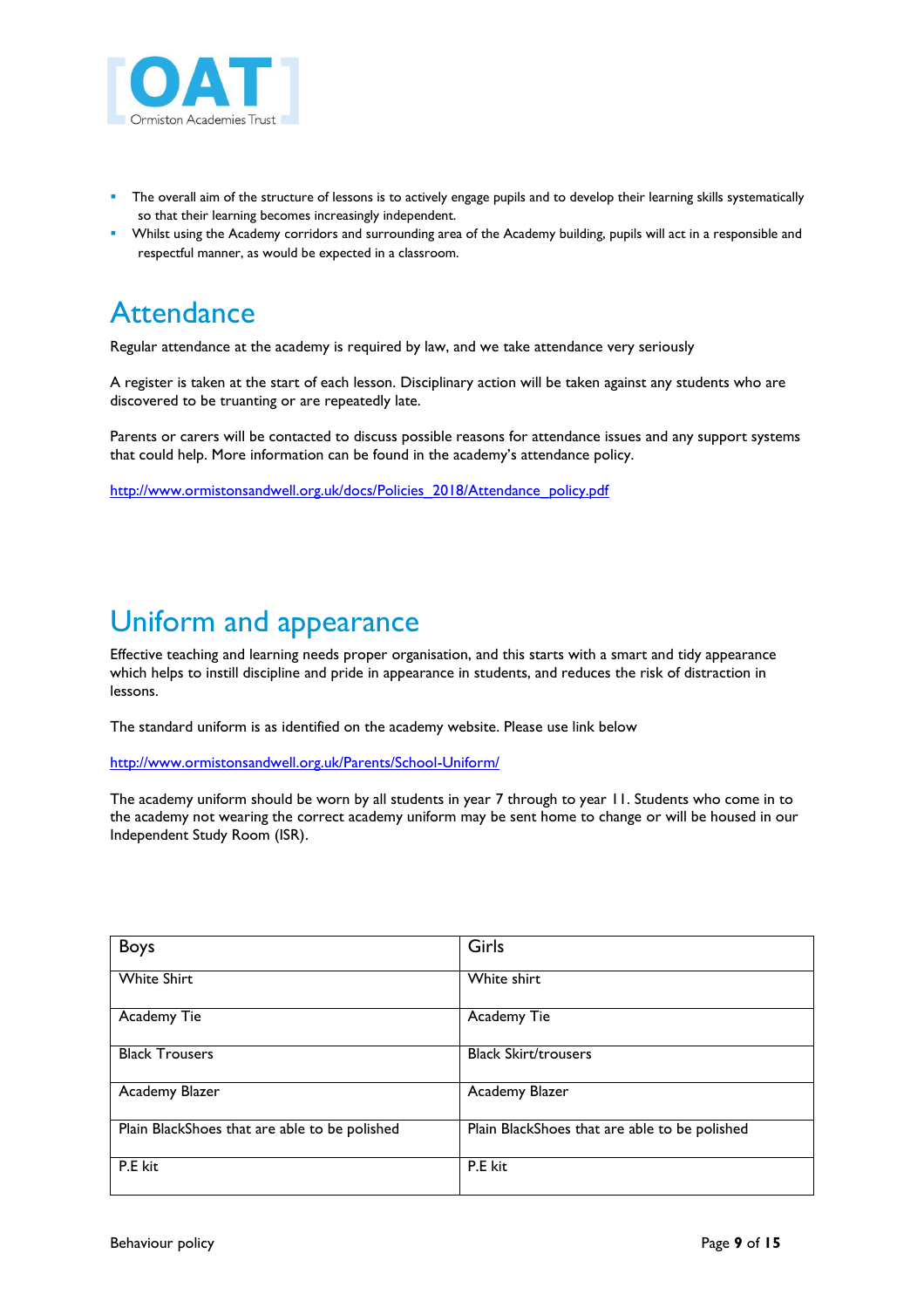

- **All** students **must** wear their Academy uniform, including blazer, every day.
- The Academy jumper may be worn underneath at the student's discretion.
- Students are expected to bring a suitably sized bag to carry books and equipment

#### **RULES REGARDING APPEARANCE**

- Trainers are NOT to be worn in the Academy other than during P.E. lessons.
- The **ONLY** jewellery allowed is **one** pair of earrings: sleepers or studs, and a watch. **These must be removed for P.E. and Dance lessons**
- Extreme hair colours are NOT allowed
- Make up is NOT allowed.
- Fashion items such as belts, scarves, caps brightly coloured hair accessories and sun glasses are NOT to be brought into the academy.
- No outdoor coats to be worn inside the building.
- Hair should be the students' natural colour

## Unacceptable behaviour

The following behaviour is regarded as completely unacceptable and will result in disciplinary action and possibly exclusion from the academy on a fixed-term or permanent basis. For more information on exclusions, see our exclusion policy on the academy website. Please use the link below

#### **Exclusions** policy

- Verbal abuse to staff and others
- **Bullying in any form (see the Anti-Bullying Policy)**
- **value Verbal abuse to students**
- **Physical abuse / attack on staff**
- **Physical abuse / attack on students**
- **Indecent behaviour**
- Damage to property
- Misuse, possession or supplying illegal drugs or alcohol
- Misuse of other substances
- Theft
- **Serious actual or threatened violence against another student or a member of staff**
- **Sexual abuse or assault**
- **Carrying an offensive weapon**
- Arson
- Persistent defiant behaviour
- Unacceptable behaviour which has previously been reported and for which academy sanctions and other interventions have not been successful in modifying the student's behavior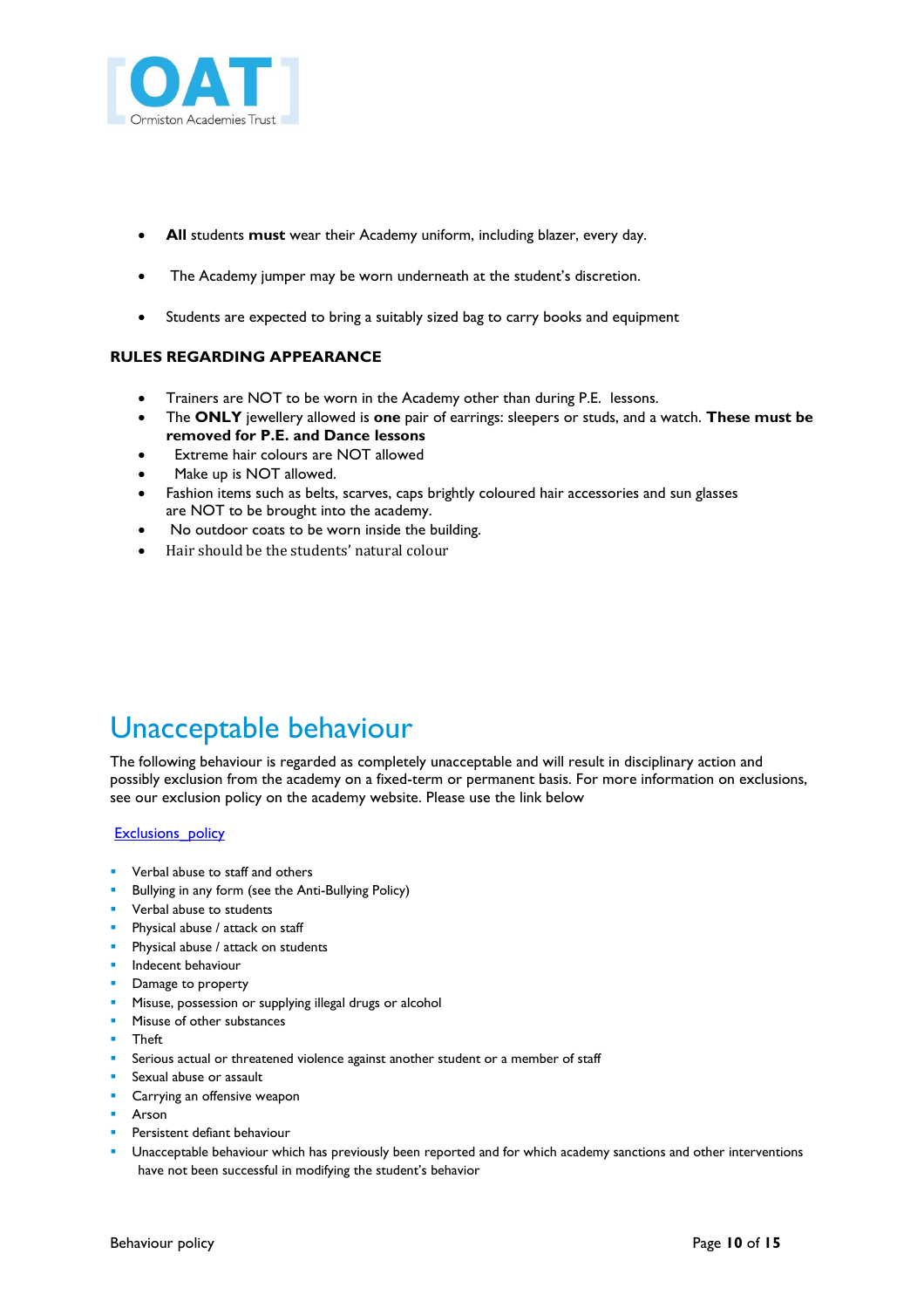

## Drugs

The academy will not tolerate drug use of any sort on academy property or during off-site academy activities. The academy takes its anti-drugs policy very seriously and will discipline any person found to be in possession of drugs. This includes solvents and any other substance that can be misused or harmful. Students may be permanently excluded if they are found to be involved in drug-related incidents. This includes supplying, possessing, or taking drugs.

Prescription drugs/Controlled Substances

Carrying, supplying or taking prescription drugs illegitimately could result in a permanent exclusion.

### Non-prescription drugs

Some over-the-counter drugs can be harmful if misused. We advise that students should not carry these in academy. If they need medication they can go to the academy nurse.

#### **Medication**

We are aware that it may be necessary for some students to take medication during the academy day. (Please see the 'supporting students with medical needs' policy).

Supporting Students\_With\_Medical\_Needs\_Policy

Parents should make the academy aware of this in writing as soon as their child starts taking the medication. The academy may request medical evidence prior to administering any medication. Any information provided by, or requested from, parents with request to medication should be addressed to Mr Chris King, First Aider, in the first instance.

### Alcohol

Consuming, carrying or supplying alcohol is strictly prohibited. Any student involved in any alcoholrelated activity may be permanently excluded.

### Disciplinary sanctions

The academy operates using the following disciplinary measures:

- Reprimand
- Parking students with colleagues
- Restorative Meetings/Panels
- School Community Service
- Detentions, including Saturday detention
- Isolation
- Reflection Room
- External isolation at partner academies
- Fixed term exclusion
- Permanent exclusion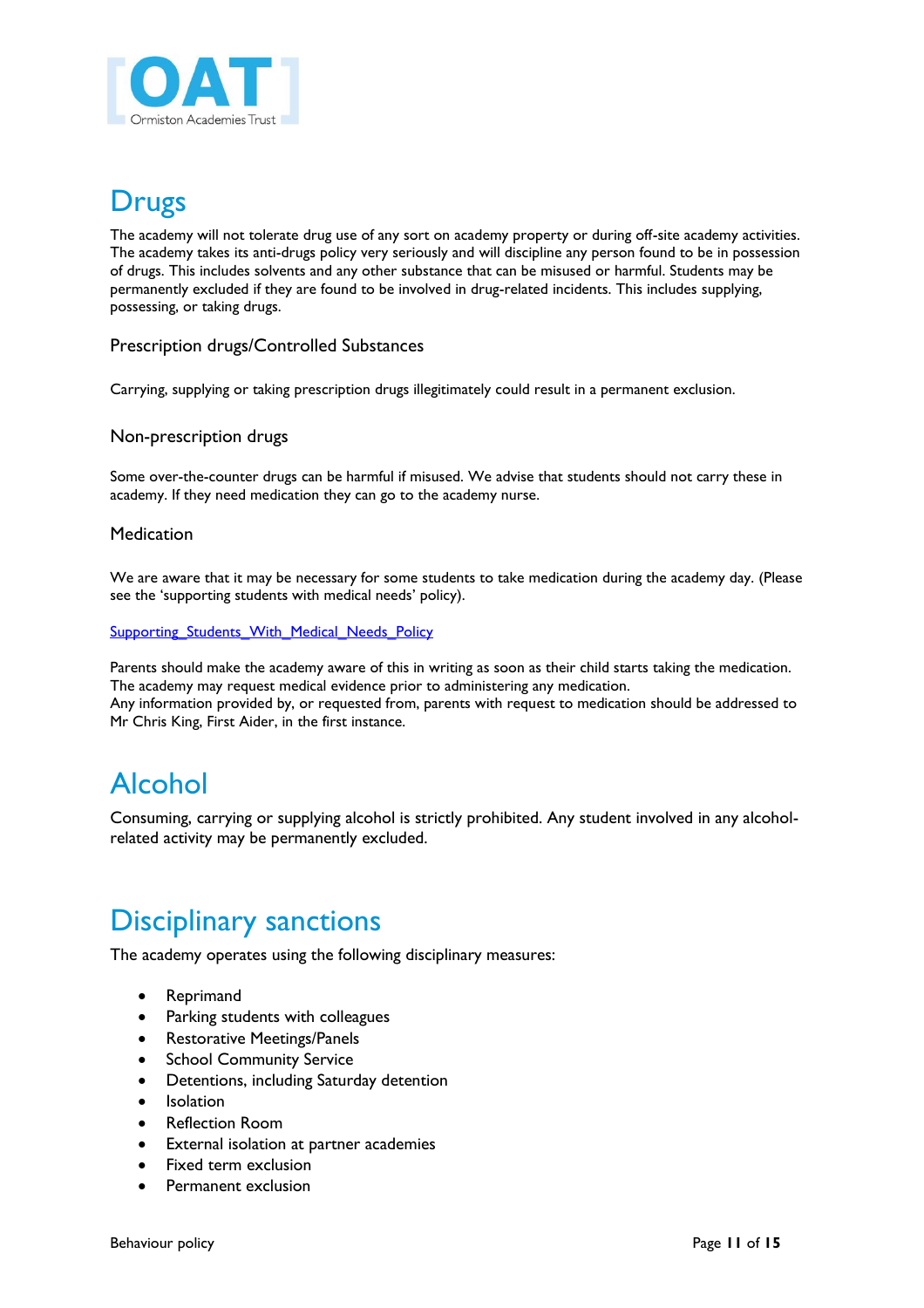

*Searching and confiscation* Staff members are authorised to use confiscation as a disciplinary sanction if it is lawful. This means that staff may confiscate or seize items in the possession of students that are illegal, or banned by the academy. It is our first priority to ensure that students are in a safe and secure environment when they are in our care, and any items that may jeopardise the safety of other students or themselves will be taken off students without notice.

> A teacher or someone who has lawful control of the child can search a student **with their permission** to look for any item that the academy's rules say must not be brought into academy. Principals and / or members of staff authorised by them have the power to search a student **without the student's consent** if they suspect they are in possession of 'prohibited items'. Prohibited items that can be searched for without consent include:

- **Knives or weapons**
- **Alcohol or drugs**
- **Stolen** items
- **Tobacco and cigarette papers**
- **Fireworks**
- **Pornographic images**
- **Articles that have been or could be used to commit an offence or cause harm**
- **Any item which the academy rules identify as an item for which a search may be made**

Staff can seize an electronic device to examine any data or files on the device if they think there is good reason to do so. These data or files may be erased before returning the item if they believe there is good reason to do this.

Where appropriate the items seized may be handed over to the police.

Any cigarettes confiscated in academy will be destroyed.

Following searching and confiscation of items the academy will speak to the parents concerned. Any items confiscated, destroyed or deleted will be recorded by the academy.

*Use of force* The academy does not encourage the use of force and it will be used very rarely in special circumstances. There is no definition of when it is reasonable to use force, and every situation will have to be judged by the person in charge at that time. The degree of force used should be the minimum needed to achieve the desired result.

> Academy staff can use such force as is reasonable in the circumstances to prevent a student from doing, or continuing to do, any of the following: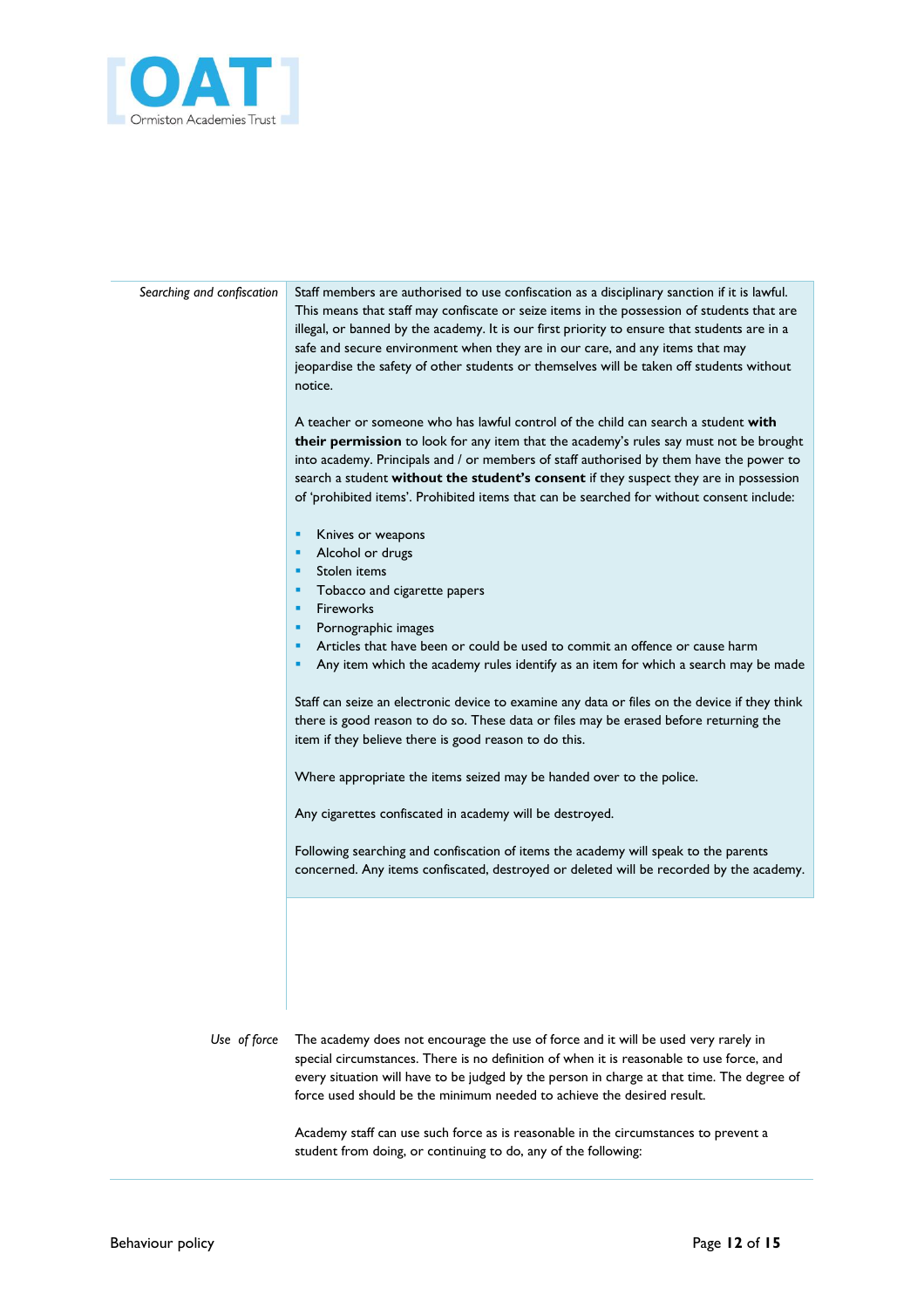

- Committing any offence (or, for a student under the age of criminal responsibility, what would be an offence for an older student);
- Causing personal injury to, or damage to the property of, any student (including him or herself)
- Prejudicing the maintenance of good order and discipline at the academy or among any students receiving education at the academy, whether during a teaching session or otherwise

All staff at the academy have the authority to use force when reasonable, and this extends to any other person whom the principal has given the responsibility to be in charge or in control of the students. Staff can also use this power when they are lawfully in charge of students but off the academy premises – i.e. on an academy trip.

Following serious incidents involving the use of force, the academy will speak to the parents concerned. It is up to the academy to decide whether it is an appropriate occasion to report the use of force to parents.

Such serious incidents involving the use of force will also be recorded by the academy.

Sanctions are adapted relating to the seriousness and frequency of the behaviour. Records will be kept of all sanctions imposed upon pupils for serious misbehaviour.

## Regulating student's offsite conduct

Students who are caught or known to have been misbehaving on the way to or from the academy, or near the academy premises, will be disciplined by the academy. This also applies to students who break academy conduct during work experience, academy trips, or extended academy activities such as sports events, or any event where poor behaviour might jeopardise the chances of future students participating. In addition students who seek outside of academy hours to bully or otherwise cause harm to other students at the academy whether through cyber bullying or other ways may be subject to sanctions under the behaviour policy as if their actions had taken place whilst at the academy itself.

### Unacceptable behaviour outside the academy

Community partnership and cohesion is extremely important at Academy Name. We expect students to take responsibility for their actions outside of the academy; we also have a legal right to discipline students for misbehaving outside of the Academy premises under Section 89(5) of the Education and Inspections Act 2006.

All unacceptable behaviour and instances of bullying occurring anywhere outside the academy, which have been witnessed by a staff member or reported to the academy, will be dealt with using the academy consequences ladder.

This will include any unacceptable behaviour when a student is:

- taking part in any activity organized by the academy
- travelling to or from the academy
- wearing academy uniform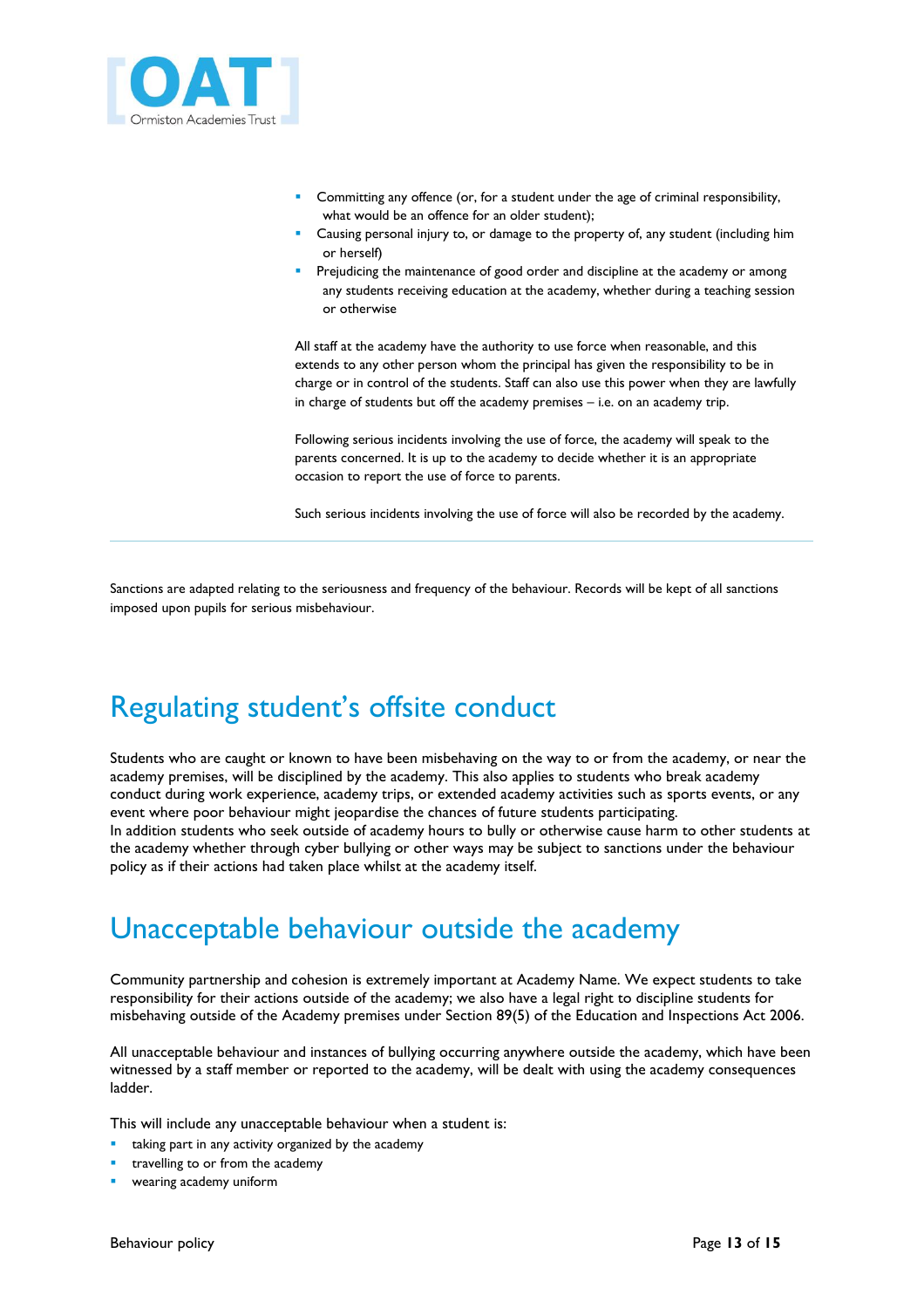

- in some other way identifiable as a pupil at the academy
- poses a threat to another student or member of the public
- could adversely affect the reputation of the academy.

## Rewards policy

The academy believes that it is important to encourage good conduct throughout the academy by celebrating and rewarding good behaviour.

- OSCA recognises that pupils should be rewarded for displaying consistently good behaviour.
- Praise will be used to help raise pupil achievement and will be given for progress, not simply for high-quality work.
- Positive behaviour will be promoted and reinforced by the Academy's clear reward system.

#### Praise will:

- Be given in relation to a specific task or action.
- Be earned, ensuring that the recipient is clear about what they are being praised for.
- Reinforce name of Academy's core values and ethos.
- Not be awarded for vague accomplishments or be given too easily and spread too widely.
- Not be in a manner which is selective, exclusive or causes the recipient embarrassment.
- Always have a positive effect upon others as well as the recipient.
- Be used to motivate pupils and help them to feel valued.

OSCA has a reward system in place which rewards pupils for displaying good behaviour and progressing their learning, through the following methods:

- **Certificates**
- Verbal praise
- **Written praise**
- **Phone call home**
- **Comments at parents evening**
- **Awarding achievement points**
- **Subject based 'star of the week' awards**
- **House points**
- **Early lunch pass**
- **End of term subject awards**
- Termly assemblies are held to praise and reward pupils achievements and effort.
- Reward activities are arranged for groups of pupils at the end of the year.

#### **APPENDIX A**

#### **OSCA GENERIC EXPECTATIONS**

#### **Uniform**

- Full school uniform should be worn at all times
- Blazers may be removed in classrooms with consent of the teacher
- Skirts, if worn in the Summer, should be black and knee length
- No coats or other outer wear to be worn in the building